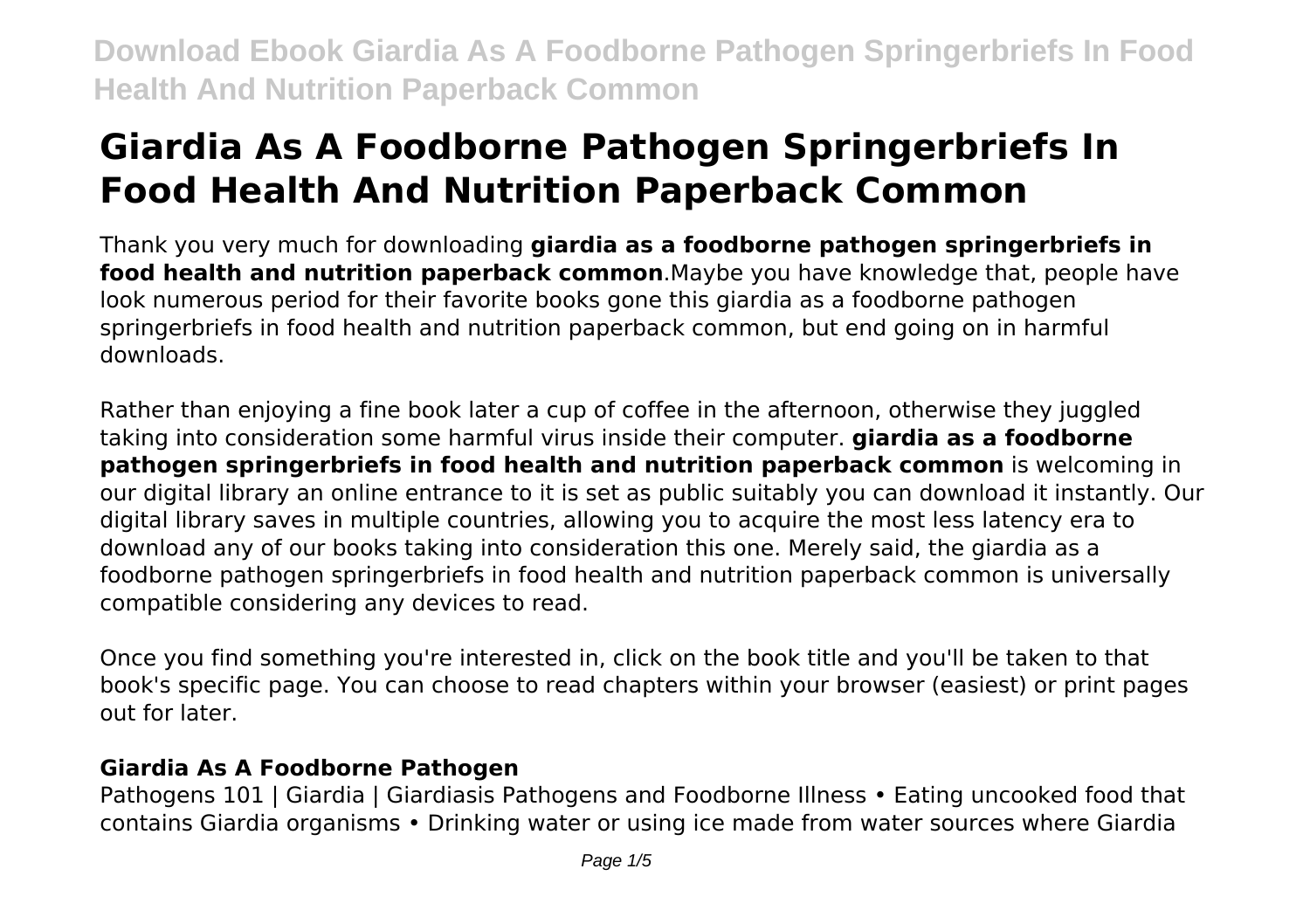may live (for example, untreated or improperly... • Swallowing water while swimming or playing in water ...

### **Giardia | Giardiasis Pathogens and Foodborne Illness ...**

This protozoan was initially named Cercomonas intestinalis by Lambl in 1859. It was renamed Giardia lamblia by Stiles in 1915 in honor of Professor A. Giard of Paris and Dr. F. Lambl of Prague. However, many consider the name, Giardia duodenalis, (Davaine 1875) to be the correct taxonomic name for this protozoan.

#### **Pathogen & Environment | Giardia | Parasites | CDC**

Although widely recognized as an important waterborne pathogen, Giardia duodenalis can also be transmitted by contamination of food. The same properties of this protozoan parasite that mean that water is an excellent transmission vehicle are also important for foodborne transmission.

#### **Giardia as a Foodborne Pathogen | SpringerLink**

Although widely recognized as an important waterborne pathogen, Giardia duodenalis can also be transmitted by contamination of food. The same properties of this protozoan parasite that mean that water is an excellent transmission vehicle are also important for foodborne transmission.

### **Giardia as a Foodborne Pathogen. (eBook, 2013) [WorldCat.org]**

Request PDF | Giardia as a Foodborne Pathogen | Although widely recognized as an important waterborne pathogen, Giardia duodenalis can also be transmitted by contamination of food. The same ...

## **Giardia as a Foodborne Pathogen | Request PDF**

Although widely recognized as an important waterborne pathogen, Giardia duodenalis can also be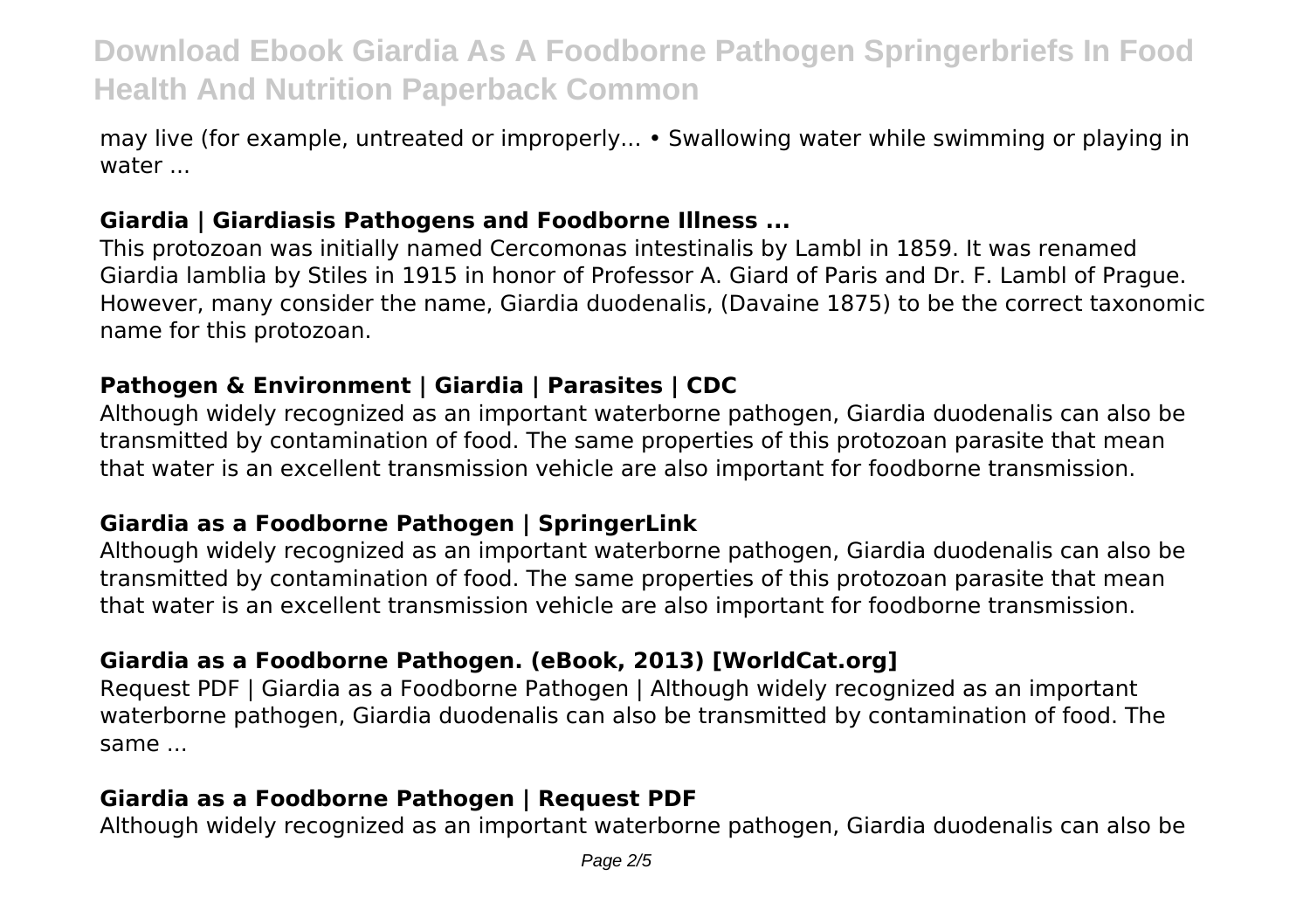transmitted by contamination of food. The same properties of this protozoan parasite that mean that water is an excellent transmission vehicle are also important for foodborne transmission.

# **Giardia as a foodborne pathogen (eBook, 2013) [WorldCat.org]**

Foodborne zoonotic pathogens are a serious public health issue and result in significant global economic losses. Despite their importance to public health, epidemiological data on foodborne diseases including giardiasis caused by the enteric parasite, Giardia duodenalis, are lacking.

## **Giardia: An Under-Reported Foodborne Parasite**

Foodborne zoonotic pathogens are a serious public health issue and result in significant global economic losses. Despite their importance to public health, epidemiological data on foodborne diseases including giardiasis caused by the enteric parasite, Giardia duodenalis, are lacking.

## **Giardia: an under-reported foodborne parasite - ScienceDirect**

Giardia is a microscopic parasite that causes the diarrheal illness known as giardiasis. Giardia (also known as Giardia intestinalis, Giardia lamblia, or Giardia duodenalis) is found on surfaces or in soil, food, or water that has been contaminated with feces (poop) from infected humans or animals. Giardia is protected by an outer shell that allows it to survive outside the body for long periods of time and makes it tolerant to chlorine disinfection.

# **Giardia | Parasites | CDC**

Because Giardia cysts can be excreted intermittently, multiple stool collections (i.e., three stool specimens collected on separate days) increase test sensitivity 1.The use of concentration methods and trichrome staining might not be sufficient to identify Giardia because variability in the concentration of organisms in the stool can make this infection difficult to diagnose.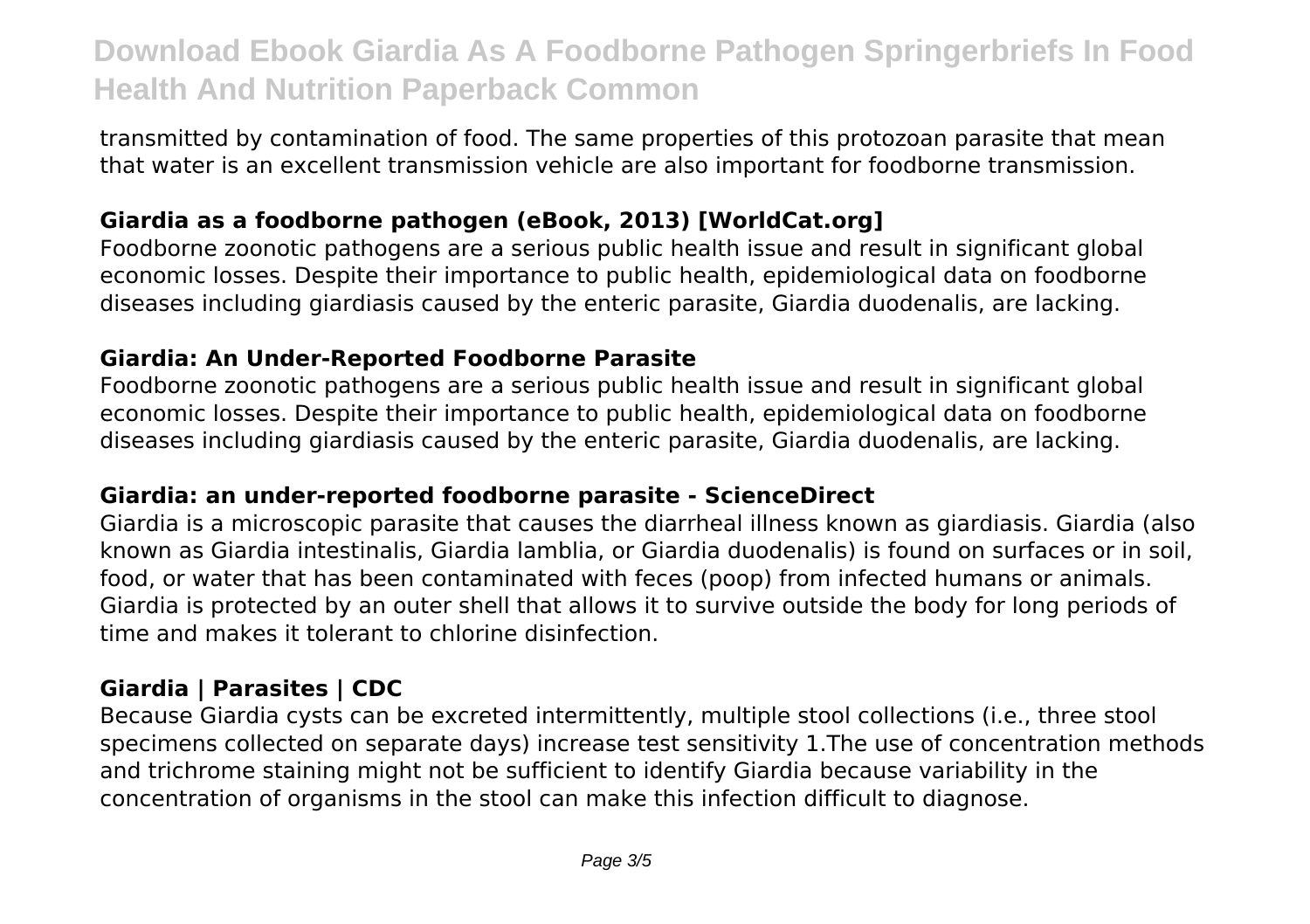# **Diagnosis & Detection | Giardia | Parasites | CDC**

Although widely recognized as an important waterborne pathogen, Giardia duodenalis can also be transmitted by contamination of food. The same properties of this protozoan parasite that mean that water is an excellent transmission vehicle are also important for foodborne transmission.

#### **Giardia as a Foodborne Pathogen eBook by Lucy J. Robertson ...**

Prevention & Control: Giardia and Swimming Page last reviewed: July 21, 2015 Content source: Centers for Disease Control and Prevention , National Center for Emerging and Zoonotic Infectious Diseases (NCEZID) , Division of Foodborne, Waterborne, and Environmental Diseases (DFWED)

### **Prevention & Control | Giardia | Parasites | CDC**

The Centers for Disease Control and Prevention (CDC) estimates that one in six Americans (approximately 48 million) will become sick from a foodborne pathogen each year, resulting in 128,000 ...

#### **Diagnosis and Management of Foodborne Illness - American ...**

Upcroft JA, Upcroft P. Drug resistance and Giardia. Parasitol Today. 1993;9(5):187-90. Muller J, Ley S, Felger I, Hemphill A, Muller N. Identification of differentially expressed genes in a Giardia lamblia WB C6 clone resistant to nitazoxanide and metronidazole. External J Antimicrob Chemother. 2008;62(1):72-82.

### **Treatment | Giardia | Parasites | CDC**

Although widely recognized as an important waterborne pathogen, Giardia duodenalis can also be transmitted by contamination of food. The same properties of this protozoan parasite that mean that water is an excellent transmission vehicle are also important for foodborne transmission.